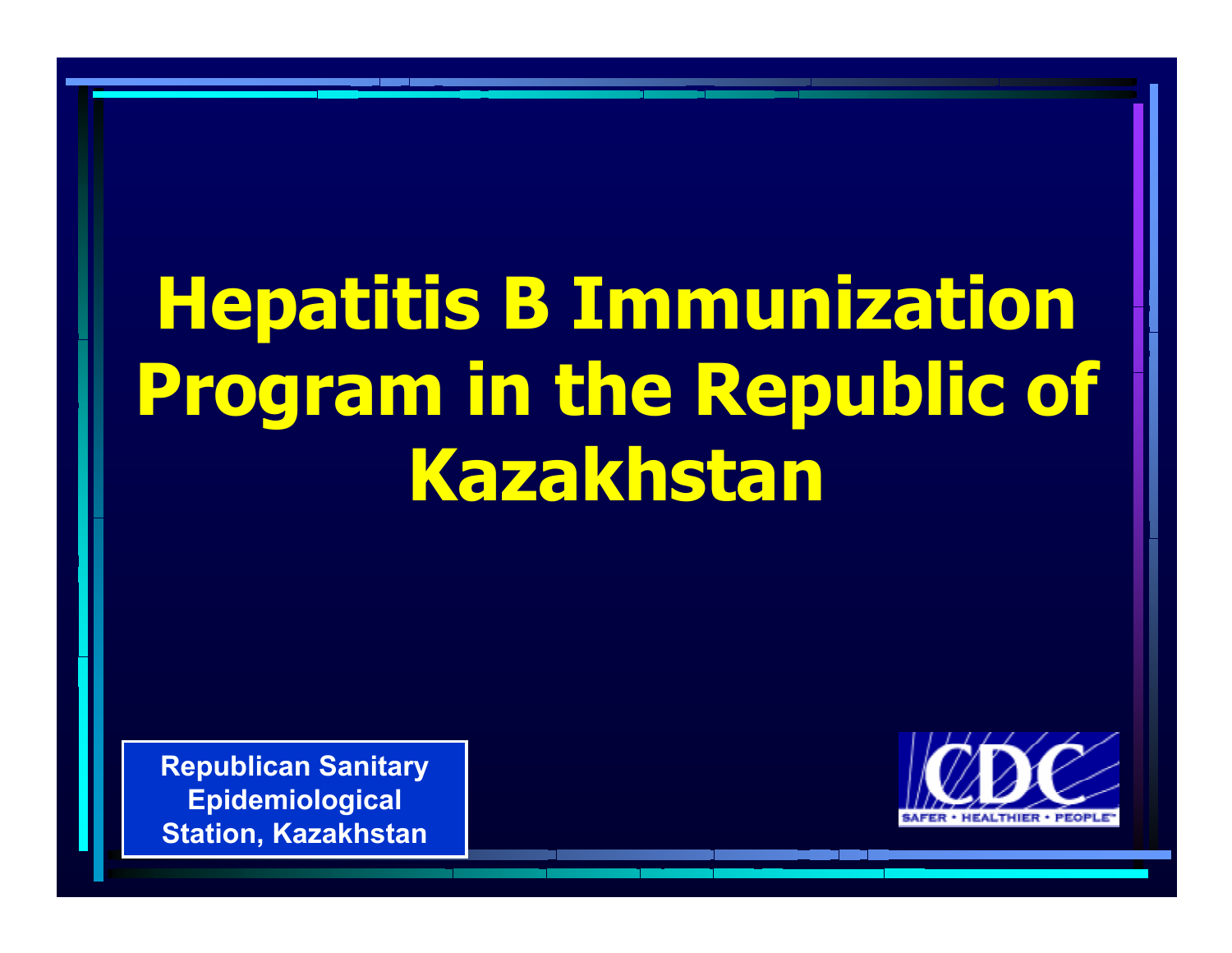### **Incidence of acute viral hepatitis by years, 1979 – 2002, Kazakhstan.**

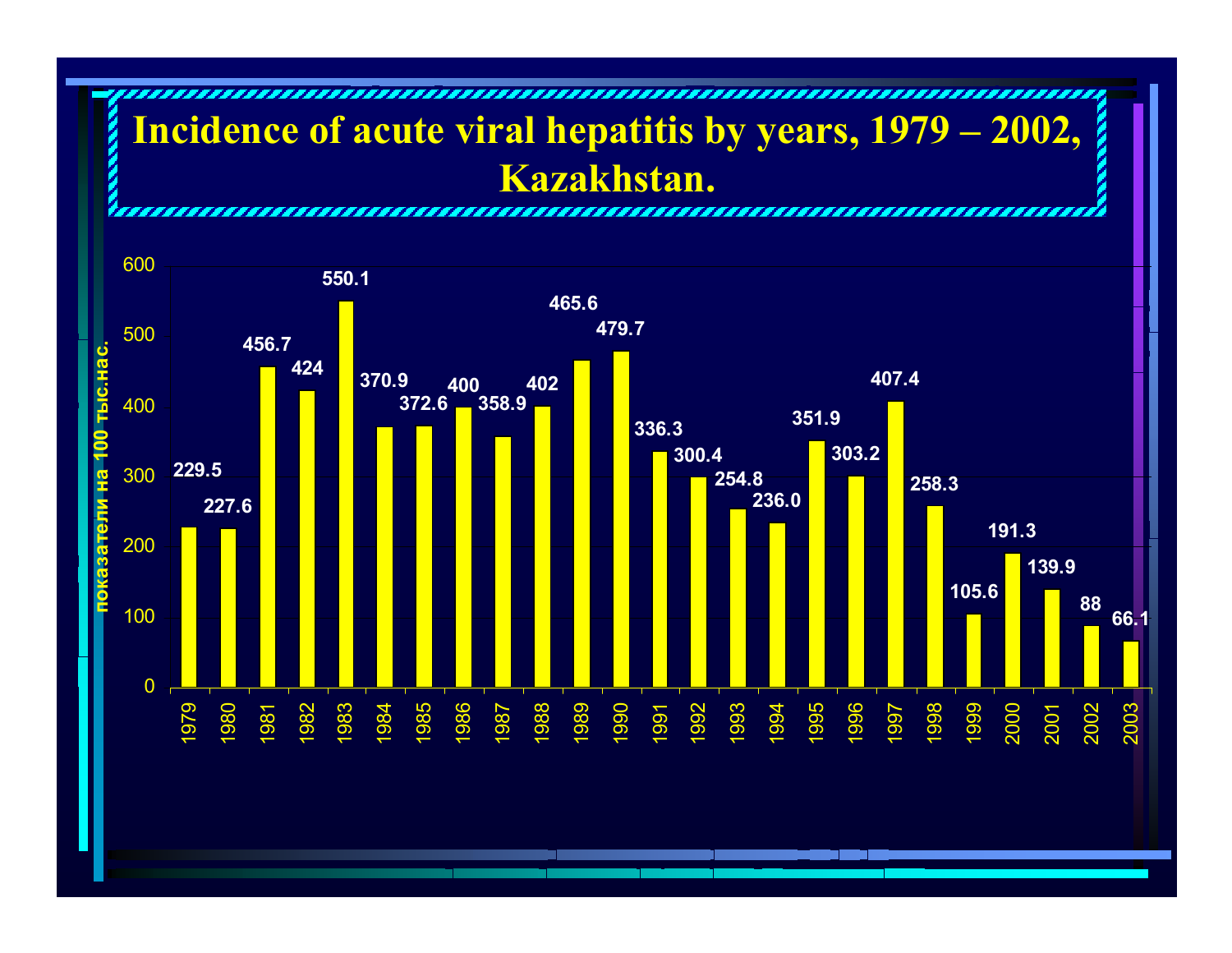### Etiology of acute viral hepatitis, Kazakhstan, 2003

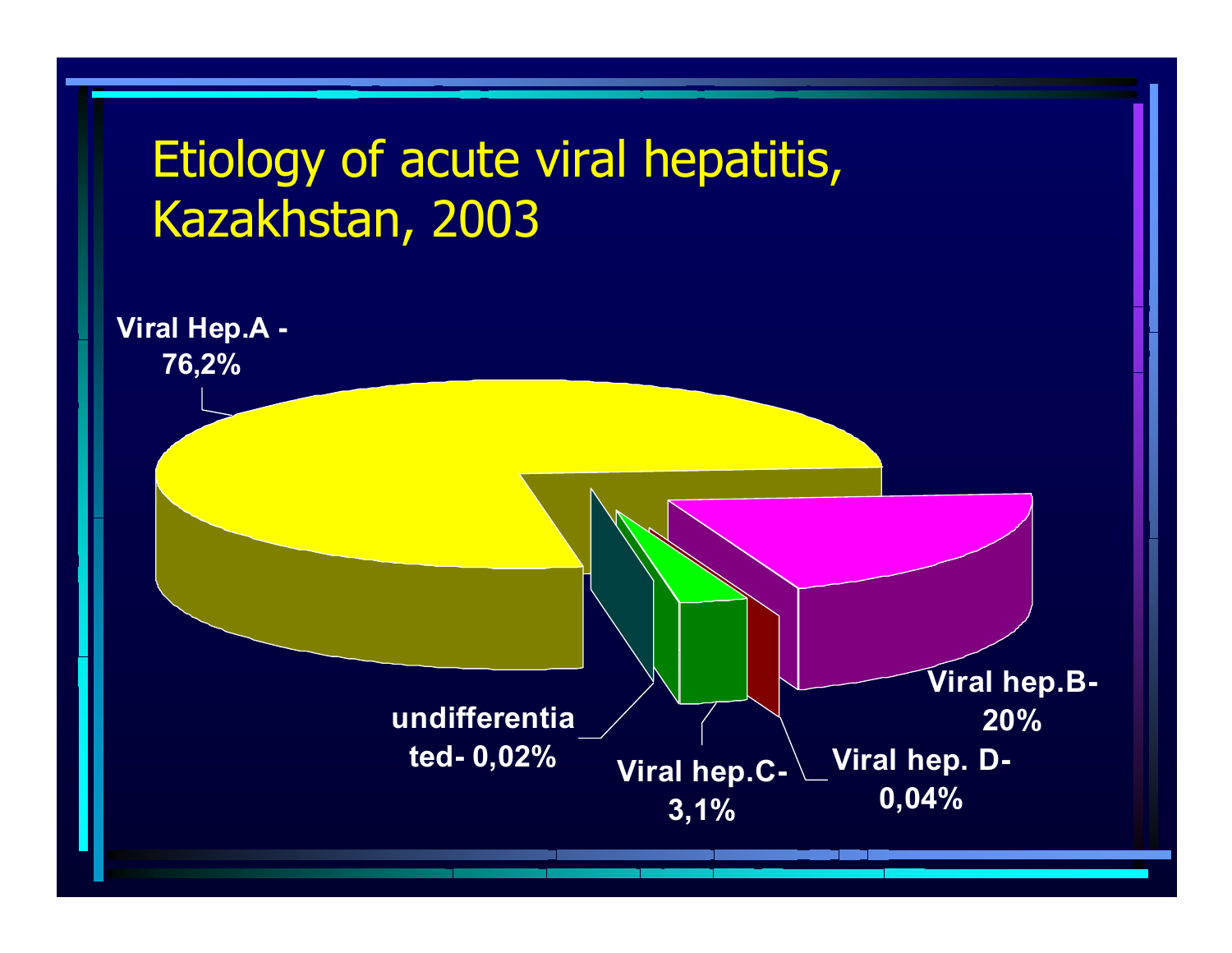#### **Incidence of acute viral hepatitis B, Kazakhstan, 1990 2003.**

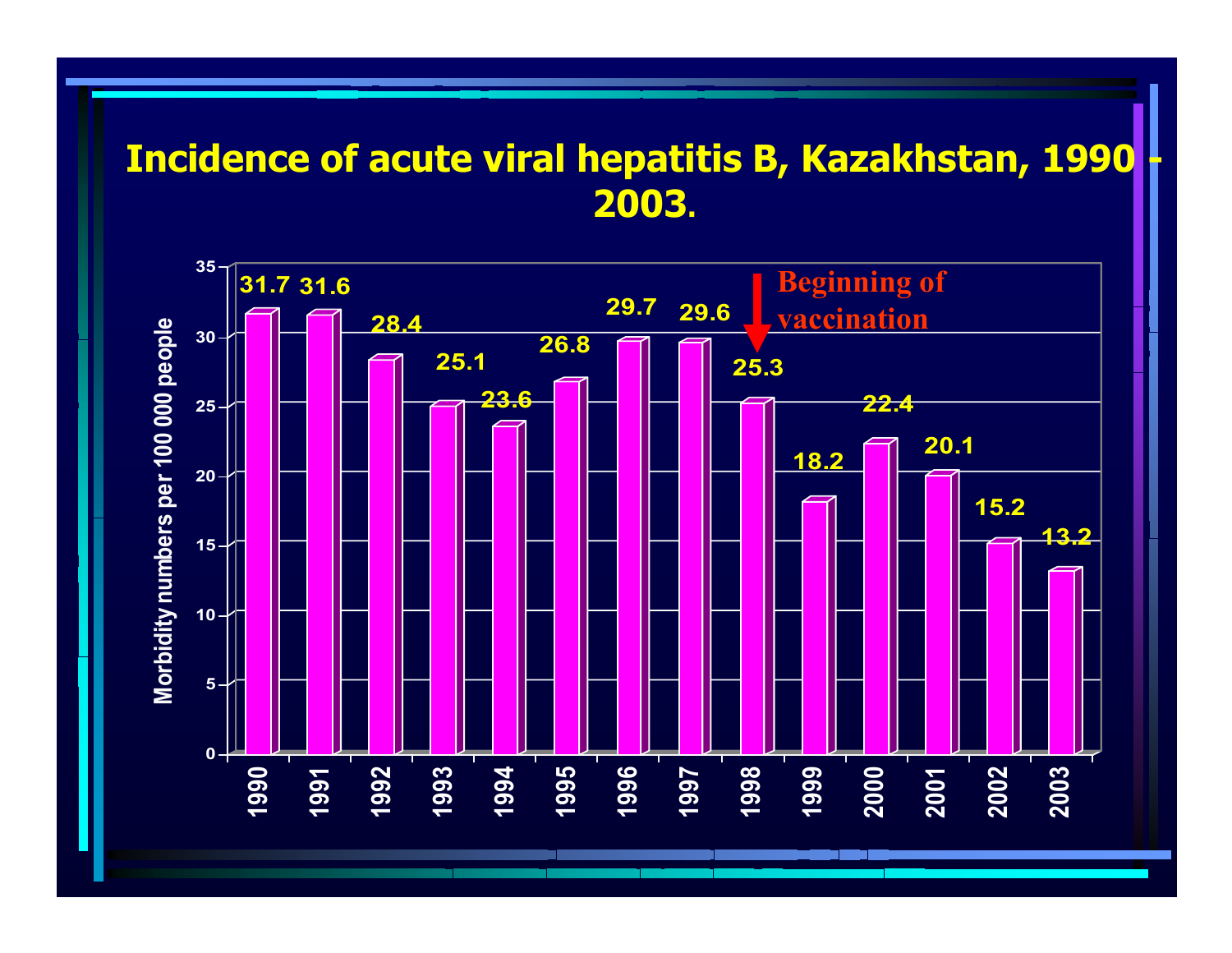#### **Cases of acute viral hepatitis B by children and adults, Kazakhstan, 1990-2003**

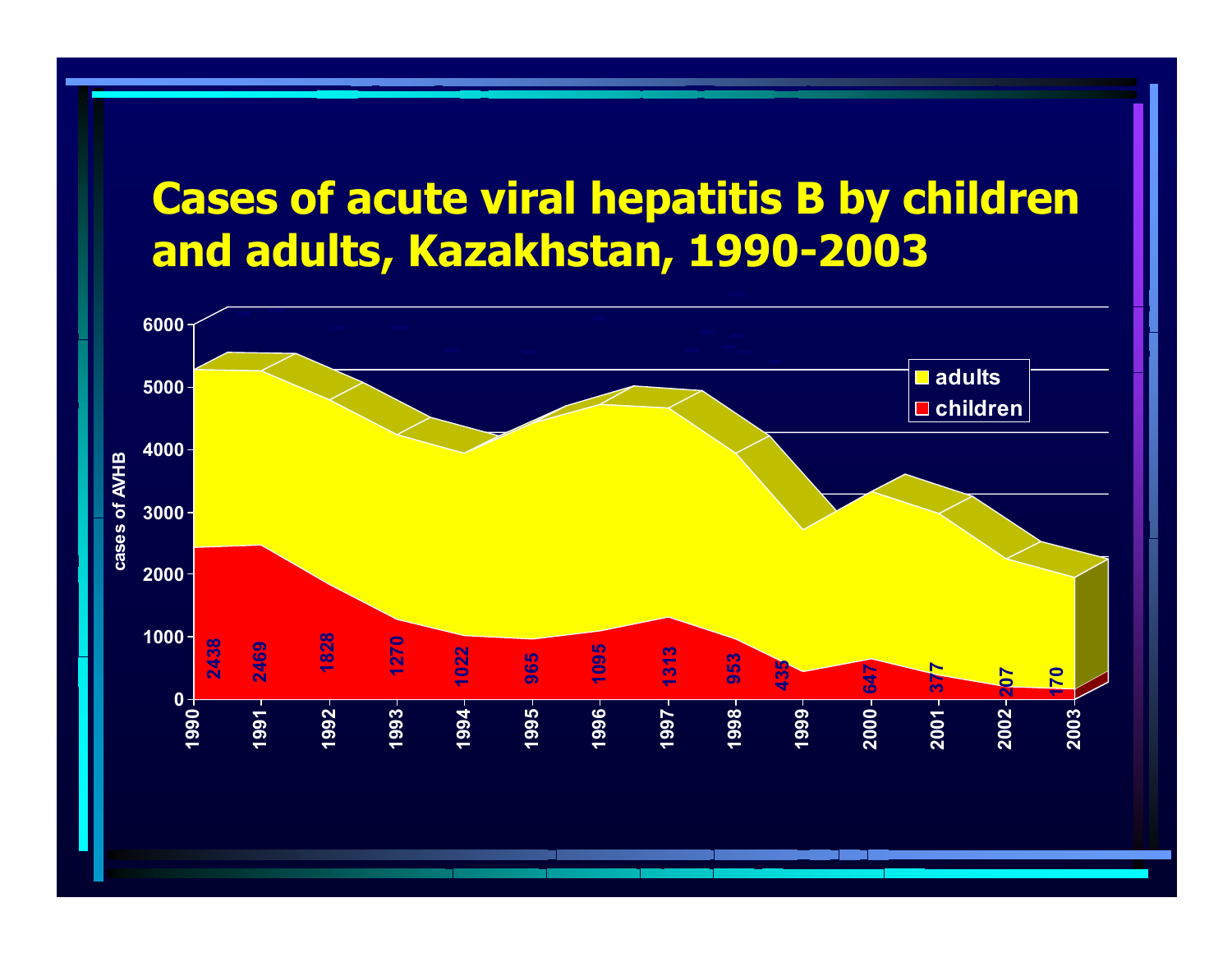## **Normative documents currently in force**

• Ukase of the President of RK # 3956 as of May 26th, 1998

 $\bullet$ • Prikaz of the Ministry of Health, RK, # 404 as of August 15<sup>th</sup>, 1997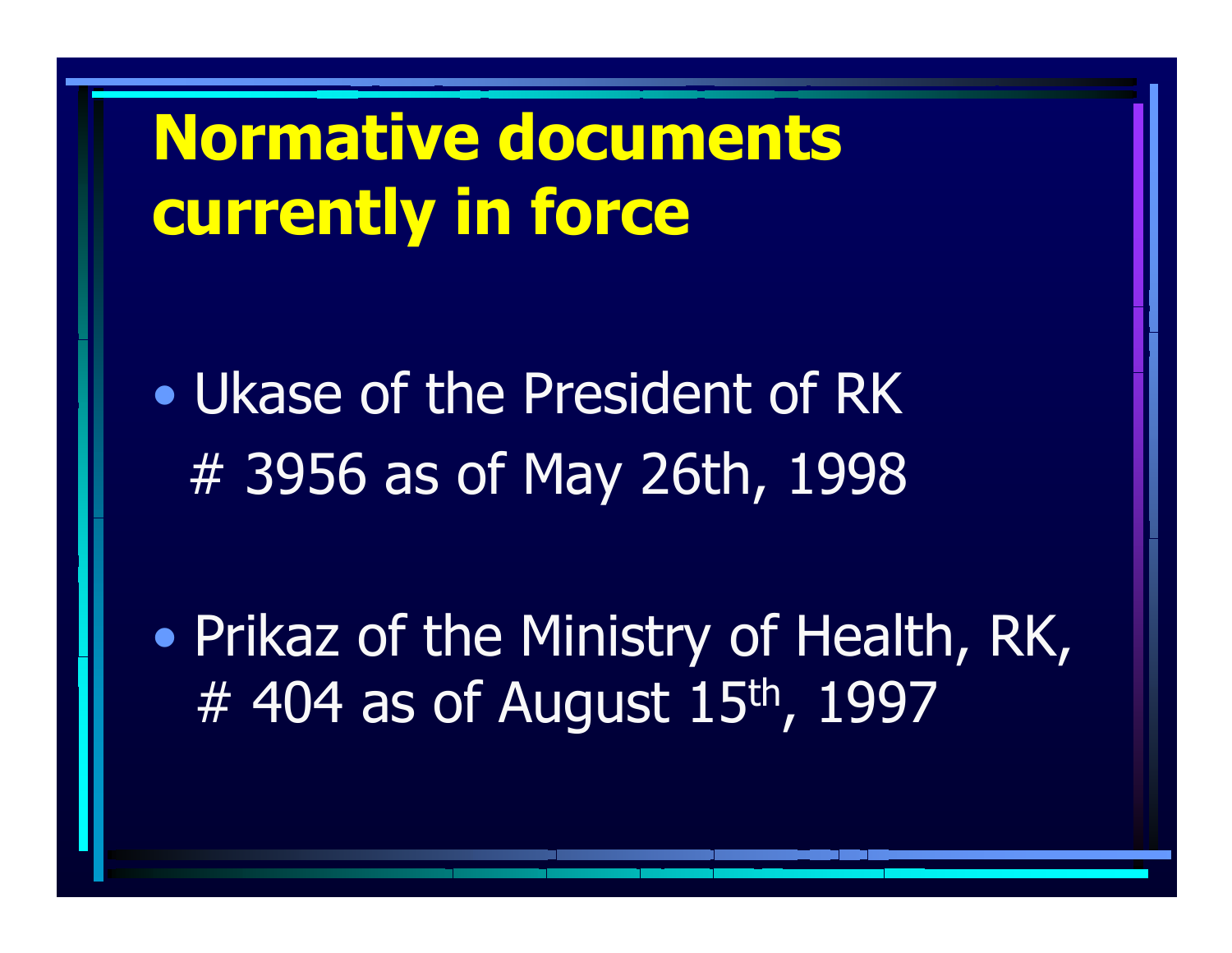**Vaccination scheme for newborns currently accepted in Kazakhstan 0 - 2 -4months**

**Vaccination scheme for older people 0 -1 -6months**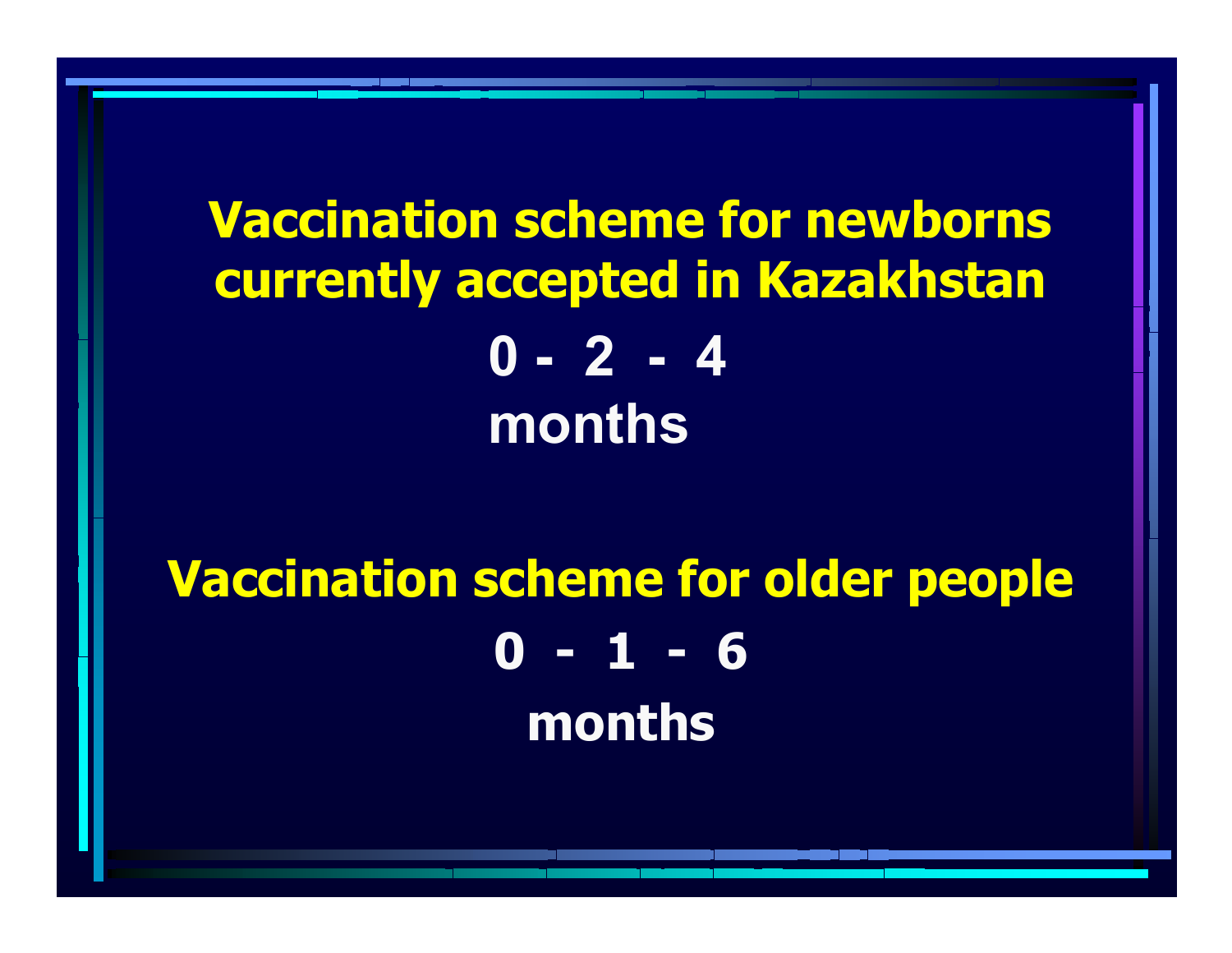Vaccines used in Kazakhstan immunization program

- •«Engerix» -
- «Euvax-B» -
- $\bullet$ «Hepavax Gen» -
- «Heberbiovac» -

Belgium KoreaKorea**Cuba**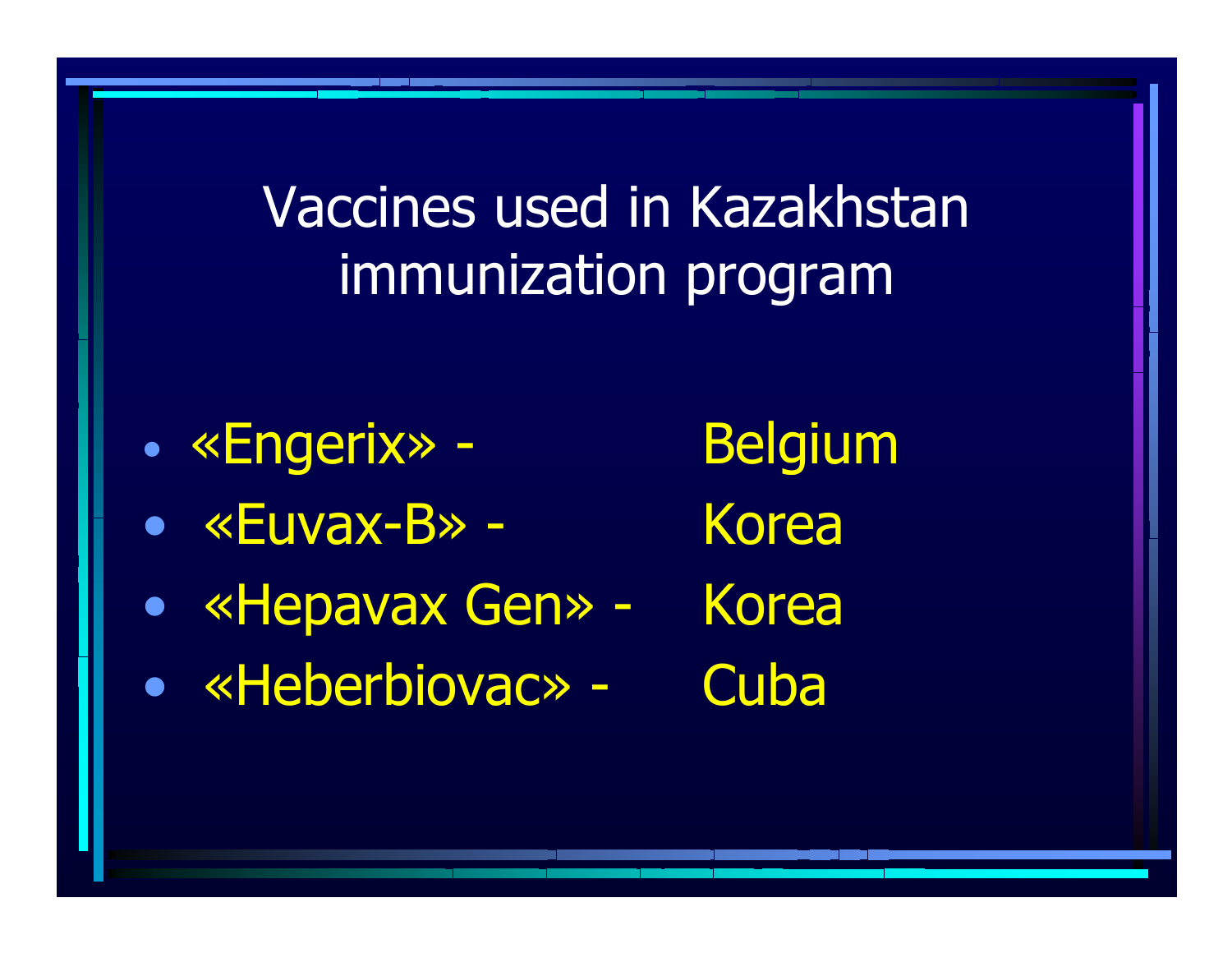#### **Purchases of hepatitis B vaccine, Kazakhstan**

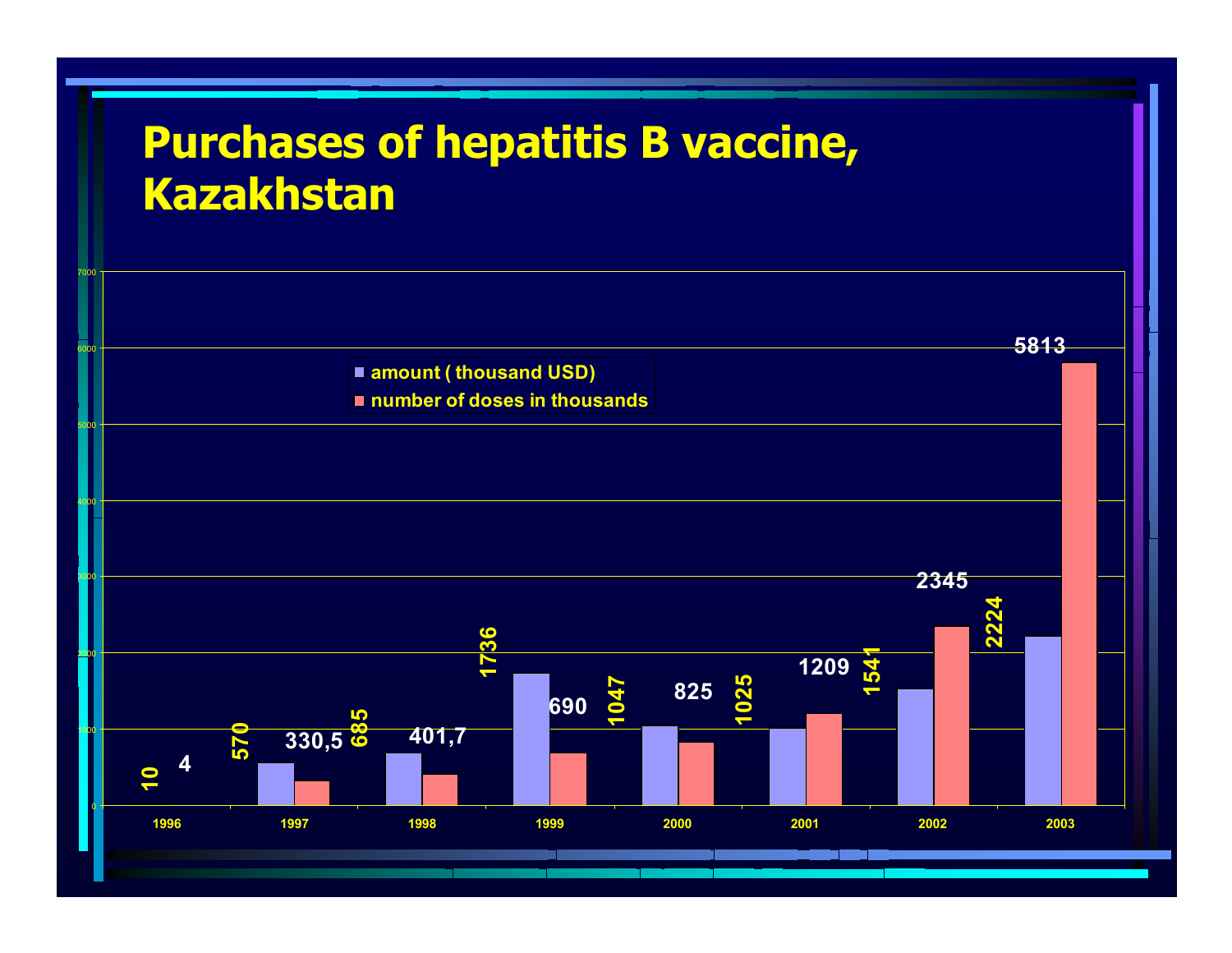#### **Hepatitis B-3 coverage among children under 1 year of age, Kazakhstan, 1998-2003**

| Years        | <b>Total number of</b><br>children under 1<br>year of age | <b>Vaccinated with</b><br>the three doses of<br><b>HepB</b> vaccine | Coverage |
|--------------|-----------------------------------------------------------|---------------------------------------------------------------------|----------|
| 1998         | 219240                                                    | 213364                                                              | 97,3%    |
| 1999         | 213879                                                    | 204265                                                              | $95,5\%$ |
| 2000         | 215376                                                    | 212566                                                              | 98,7%    |
| 2001         | 216743                                                    | 213208                                                              | 98,3%    |
| 2002         | 223855                                                    | 220564                                                              | $98,5\%$ |
| 2003         | 227380                                                    | 221342                                                              | 97,3%    |
| <b>Total</b> | 1 3 1 6 4 7 3                                             | 1 285 309                                                           | 97,6%    |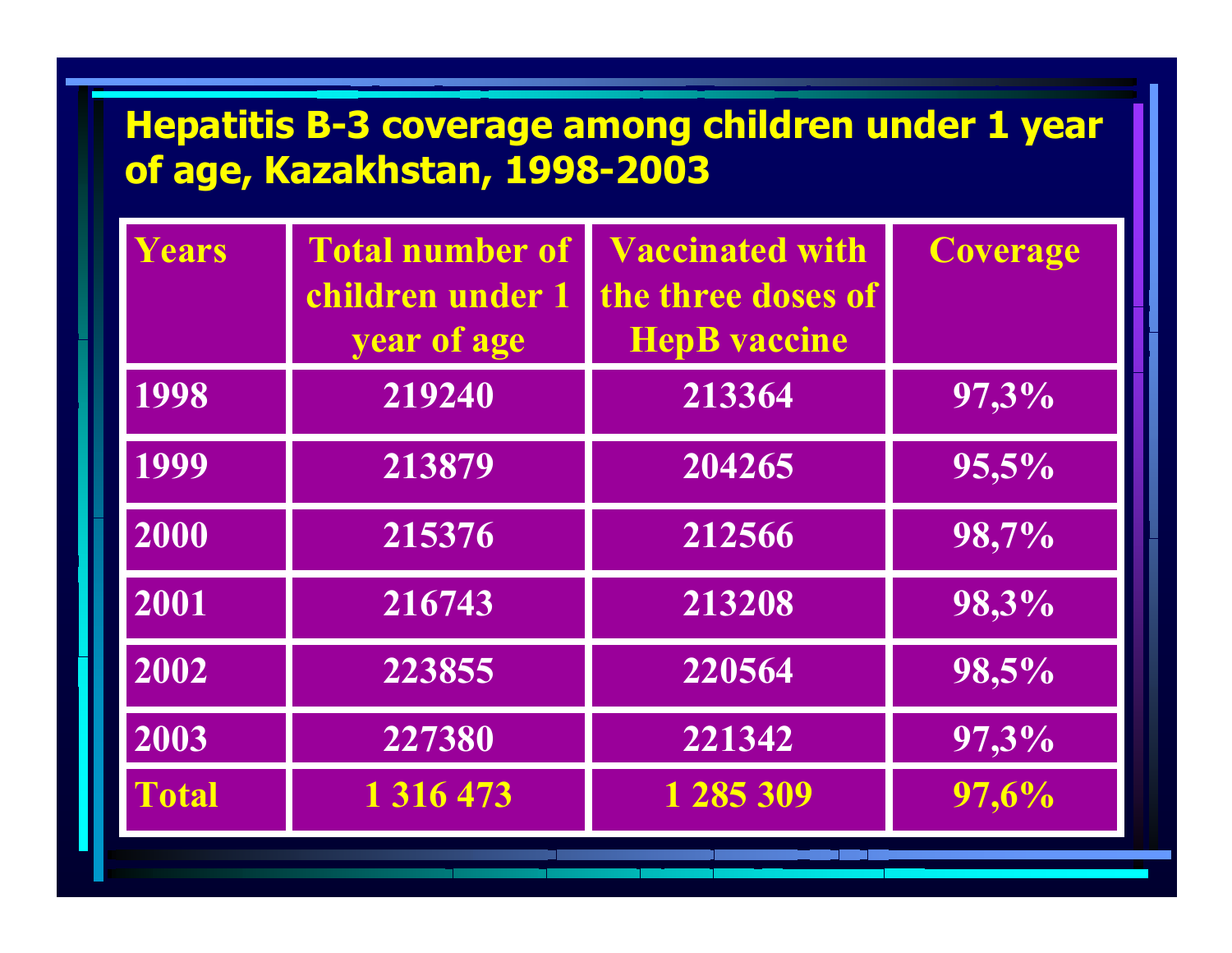#### **"Catch up" hepatitis B vaccination coverage, "Catch up" hepatitis B vaccination coverage, Kazakhstan, as of 01.01.2004 Kazakhstan, as of 01.01.2004**

| <b>Groups</b>                   | <b>Number</b><br>of people | <b>Vaccinated</b><br>with the<br>three doses<br>of hep.B<br>vaccine | <b>Coverage</b> |
|---------------------------------|----------------------------|---------------------------------------------------------------------|-----------------|
| <b>Children born in</b><br>1997 | 225244                     | 213981                                                              | 95,0%           |
| <b>Children born in</b><br>1996 | 243626                     | 234368                                                              | 96,2%           |
| <b>Children born in</b><br>1995 | 261311                     | 183378                                                              | 95,2%           |
| <b>Medical workers</b>          | 173815                     | 139806                                                              | 80,4%           |
| <b>Medical students</b>         | 19849                      | 12448                                                               | 62,7%           |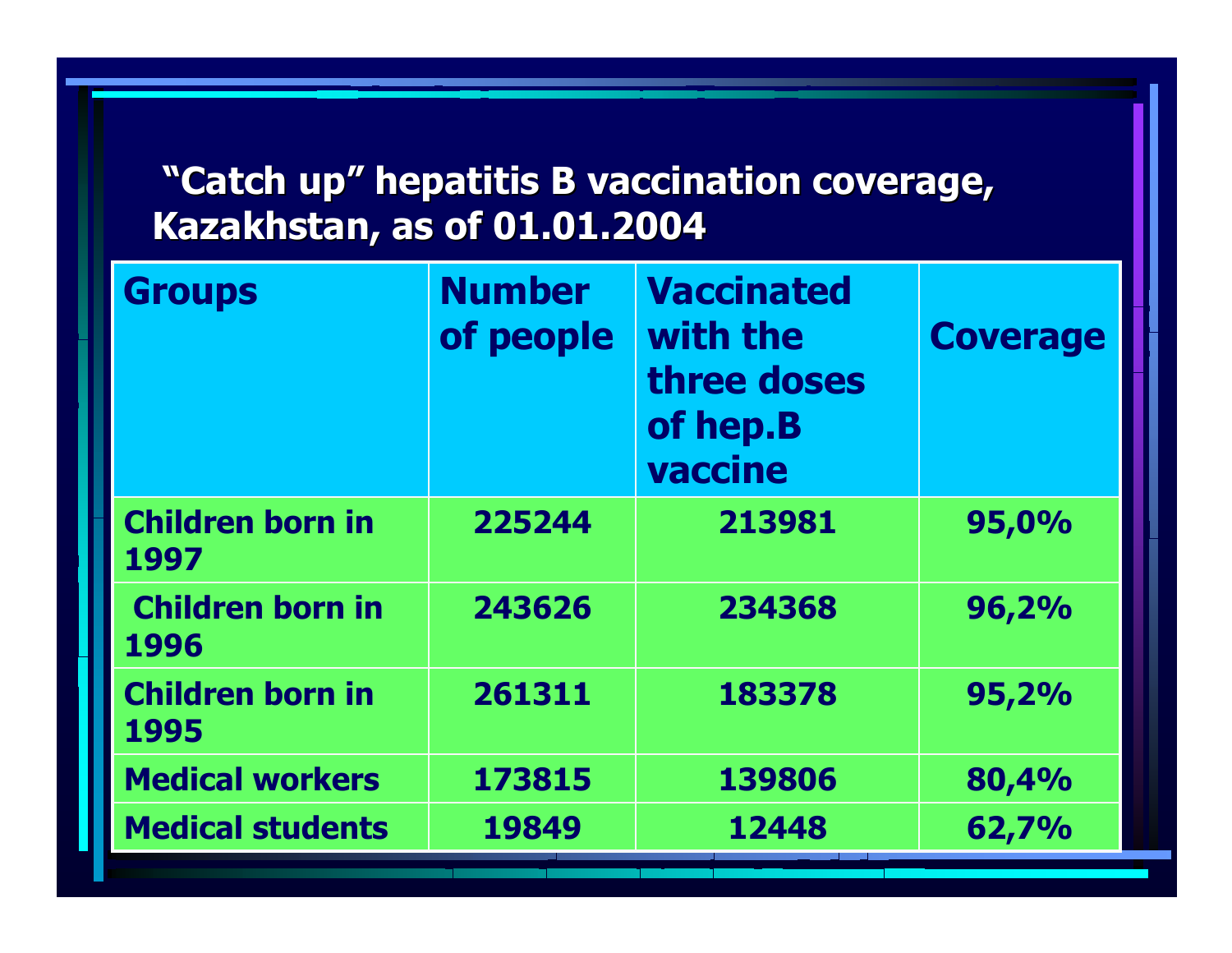#### **Incidence of acute hepatitis B in the different age groups in 1997 and in 2003, Kazakhstan**

**на 100 тыс.**

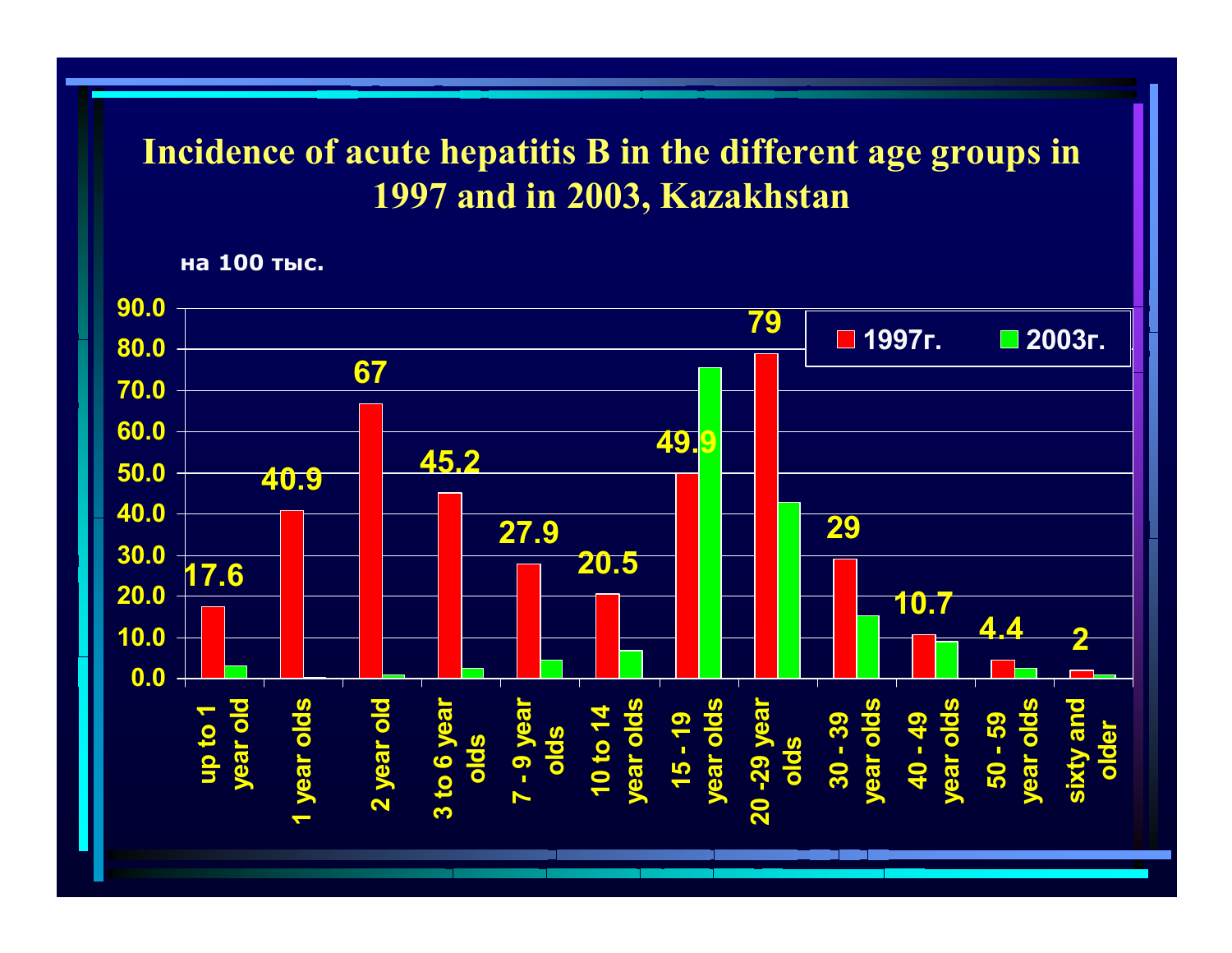#### **Anti-HBs prevalence among vaccinated and non-vaccinated children, Almaty, 2001**



**P1-2**

**N=351**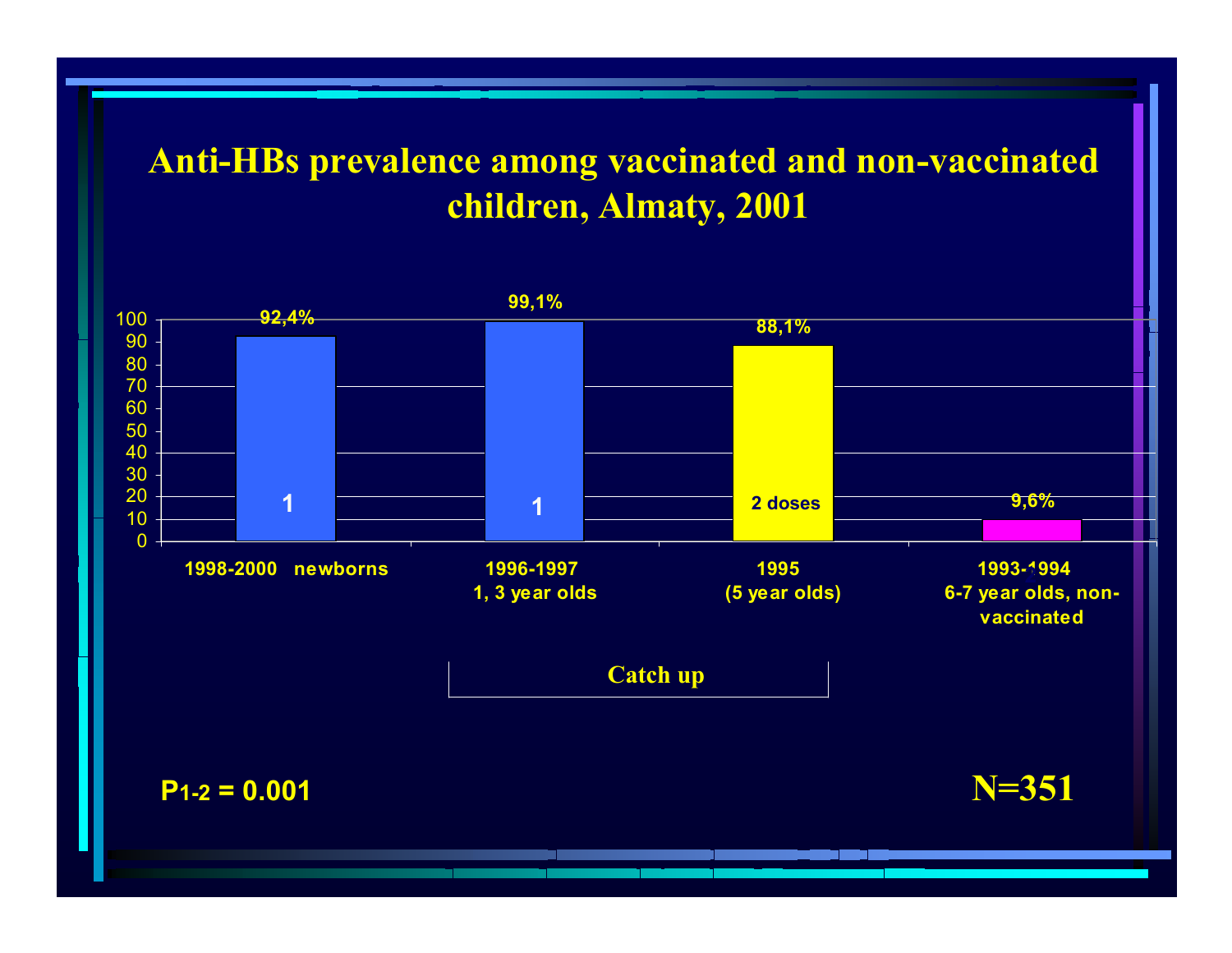#### **Identification of anti-HBcor total and HBsAg among children vaccinated and unvaccinated against HBV, Almaty, 2001**

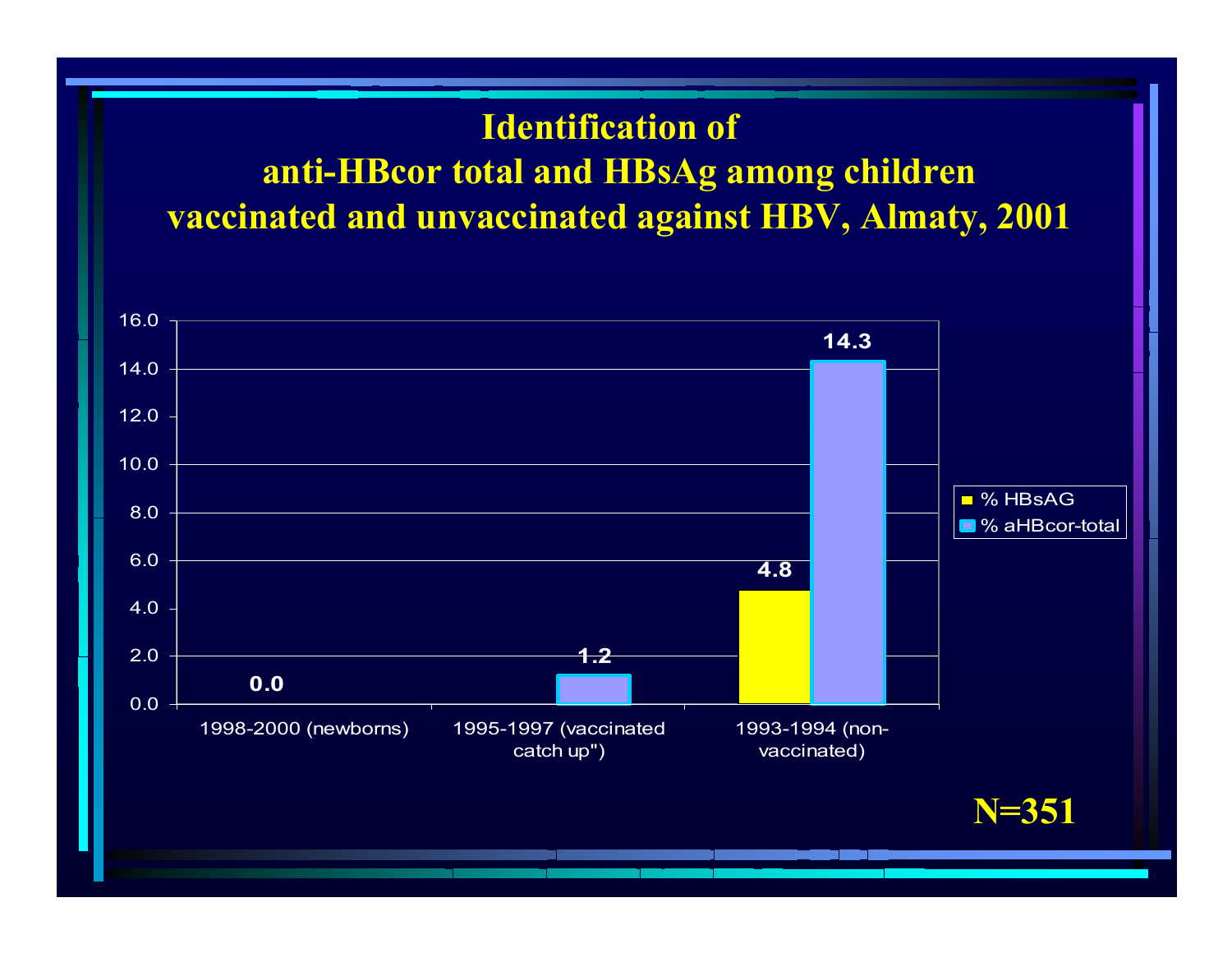### **Conclusion**

- **As a result of the implementation of the Hepatitis B Immunization Program 3 800 000 people were vaccinated with three doses of vaccine in the years 1998 – 2003**
- **The high hepatitis B coverage of newborn babies, catch up immunization of older children, adolescents and other "risk groups"** us reduce the incidence of acute viral hepatitis B by 2,4 **times as compared with the pre-immunization period, and by 6,4 times among children**
- **The high effectiveness of hepatitis B was immunization program was evaluated and confirmed**
- **The immunization program in Kazakhstan was developed and implemented thanks to the support of international organizations**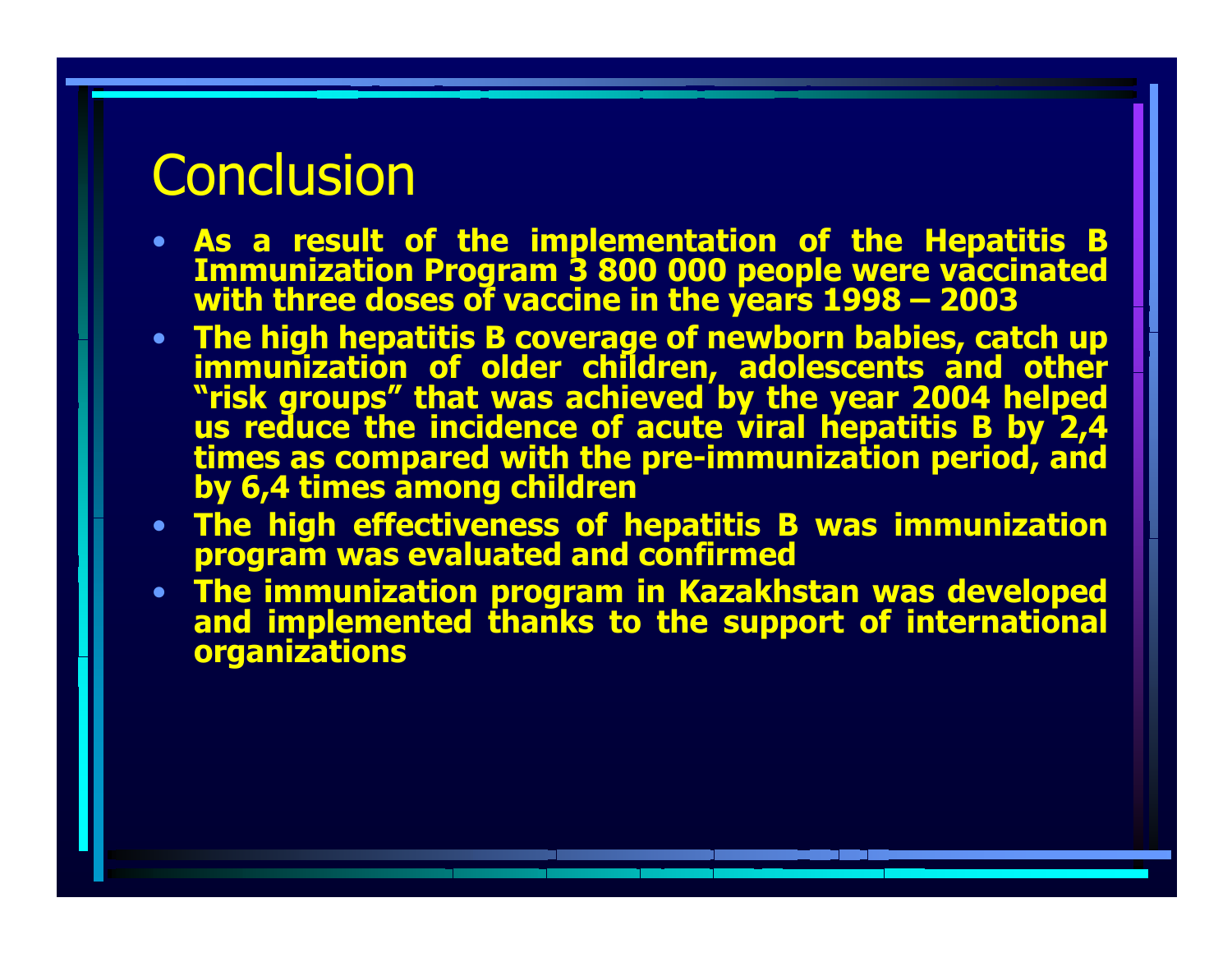### Objectives for the future

- Continue the routine immunization of newborns, adolescents and risk groups
- $\bullet$  Attain the high level of immunization coverage of all the groups of population
- • Hold epidemiological surveillance of viral hepatitis B as a vaccine regulated infection